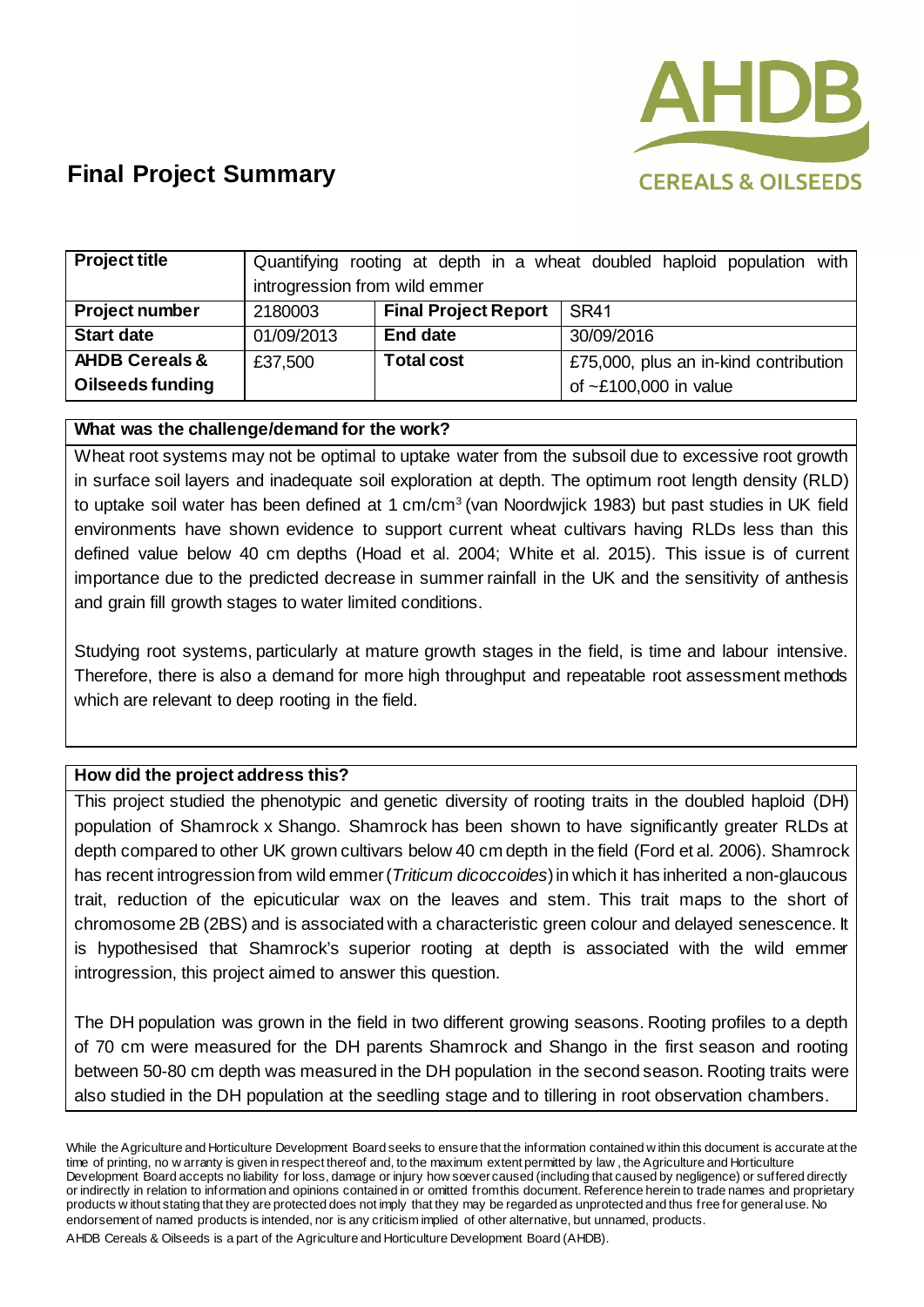

The population was genotyped with the help of Bristol University in order to identify quantitative trait loci (QTL) to identify areas of the genome which were contributing to differences in root phenotypes within the population.

The ability to predict genotypic differences in deep rooting in the field was assessed using high throughput canopy measurements of canopy temperature, normalised difference vegetation index (NDVI) and normalised water indices (NWI).

### **What outputs has the project delivered?**

- Shamrock had significantly greater RLDs below 50 cm in the field compared to Shango in the first field season studied. This project identified significant genetic diversity for rooting traits at both early and mature growth stages in controlled and field environments in the Shamrock x Shango DH population. This allowed identification of important QTL which identified areas of the genome that explained the phenotypic variation in the population for multiple seedling root traits in addition to RLD, root dry weight and root diameter below 50 cm depth post-anthesis in the field (Fig 1.).
- QTL for seedling root length and surface area were identified on the long arm of chromosome 2B which has been confirmed in previous wheat seedling studies. QTL for RLD were identified on chromosomes 5D, 6B and 7B which explained between 8.4 and 14% of the phenotypic variation. This is the first study to our knowledge to identify QTL for rooting at depth in field conditions.
- Association of wild emmer introgression on 2BS in Shamrock showed contradictory evidence for its influence on deep rooting. Glaucous DH lines had greater seedling root length but selected nonglaucous DH lines grown to tillering in root observation chambers had significantly greater RLD between 40-80 cm depth (Fig. 2). In the field there was not an association between glaucousness and average RLD within 50-80 cm depth but glaucousness showed a significant interaction of RLD and soil depth because the mean 'effect' of glaucousness at 50-60 cm depth contrasted with that at 60-70 cm depth (Fig. 3). Consequently, a QTL was identified on 2BS, in close proximity to the glaucous QTL, explaining variation in RLD within the 50-60 cm soil layer.
- Canopy temperature measured at anthesis associated negatively with RLD at depth in the DH population with greater RLDs being associated with cooler canopy temperatures. However, hyperspectral indices (NDVI and NWI) measured at ear emergence showed contradictory relationships with rooting depending on glaucousness. Potentially, this was an effect of waxiness influencing light reflectance in the canopy and suggests characteristics such as wax and colour need to be considered when using these methods to associate with water uptake when comparing genotypes.

While the Agriculture and Horticulture Development Board seeks to ensure that the information contained w ithin this document is accurate at the time of printing, no w arranty is given in respect thereof and, to the maximum extent permitted by law , the Agriculture and Horticulture Development Board accepts no liability for loss, damage or injury how soever caused (including that caused by negligence) or suffered directly or indirectly in relation to information and opinions contained in or omitted from this document. Reference herein to trade names and proprietary products w ithout stating that they are protected does not imply that they may be regarded as unprotected and thus free for general use. No endorsement of named products is intended, nor is any criticism implied of other alternative, but unnamed, products.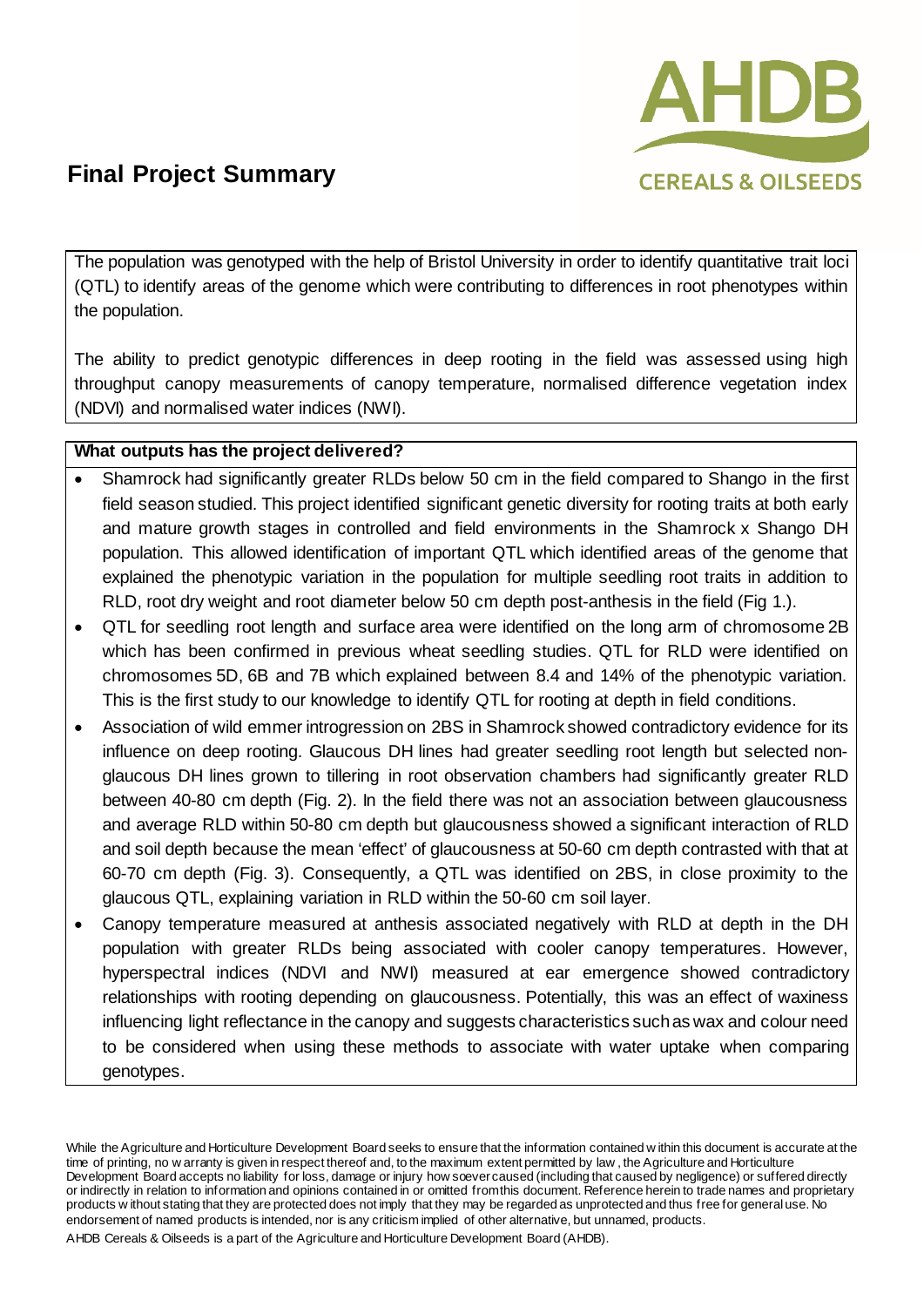



While the Agriculture and Horticulture Development Board seeks to ensure that the information contained w ithin this document is accurate at the time of printing, no w arranty is given in respect thereof and, to the maximum extent permitted by law , the Agriculture and Horticulture Development Board accepts no liability for loss, damage or injury how soever caused (including that caused by negligence) or suffered directly or indirectly in relation to information and opinions contained in or omitted from this document. Reference herein to trade names and proprietary products w ithout stating that they are protected does not imply that they may be regarded as unprotected and thus free for general use. No endorsement of named products is intended, nor is any criticism implied of other alternative, but unnamed, products.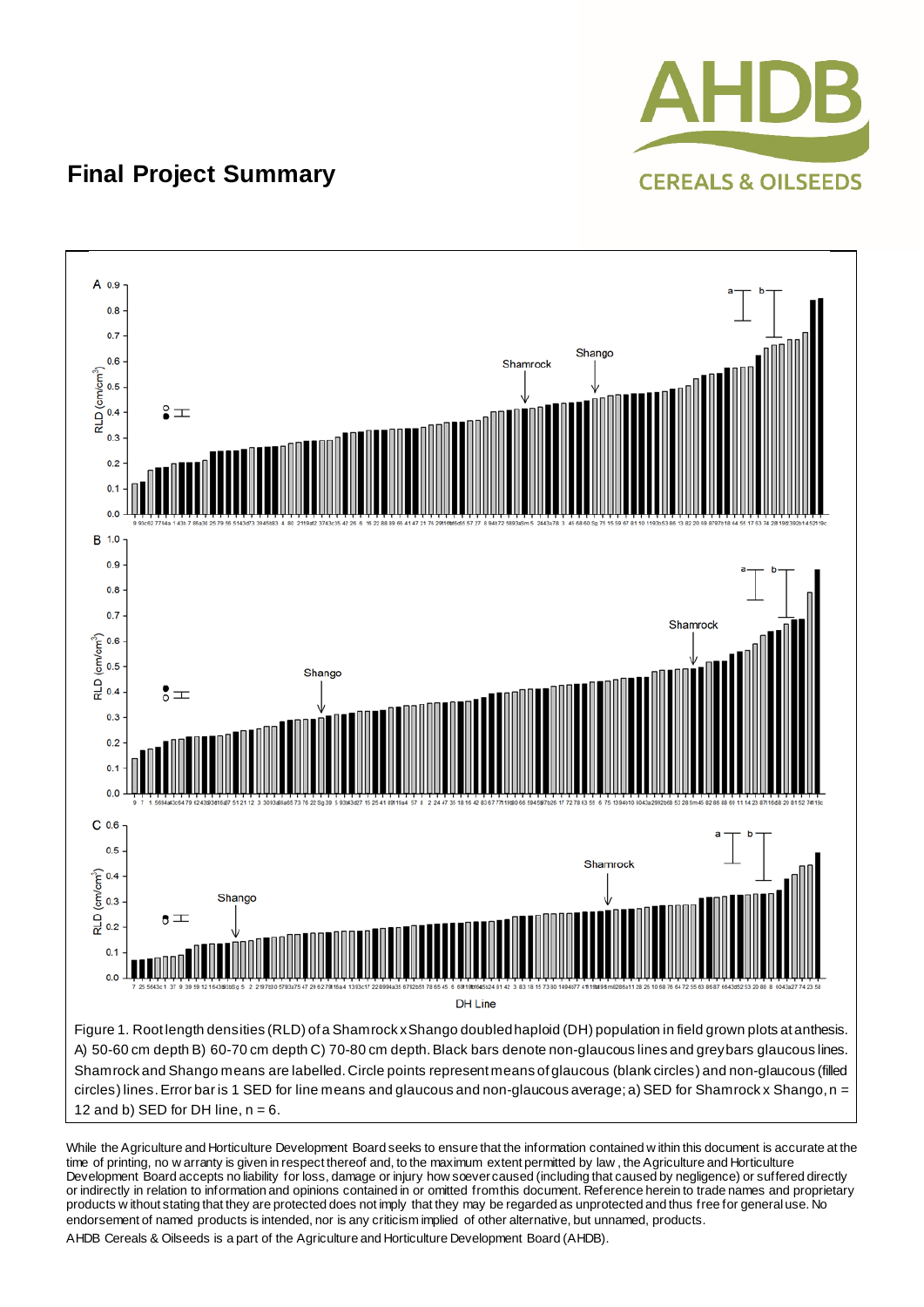



While the Agriculture and Horticulture Development Board seeks to ensure that the information contained w ithin this document is accurate at the time of printing, no w arranty is given in respect thereof and, to the maximum extent permitted by law , the Agriculture and Horticulture Development Board accepts no liability for loss, damage or injury how soever caused (including that caused by negligence) or suffered directly or indirectly in relation to information and opinions contained in or omitted from this document. Reference herein to trade names and proprietary products w ithout stating that they are protected does not imply that they may be regarded as unprotected and thus free for general use. No endorsement of named products is intended, nor is any criticism implied of other alternative, but unnamed, products.